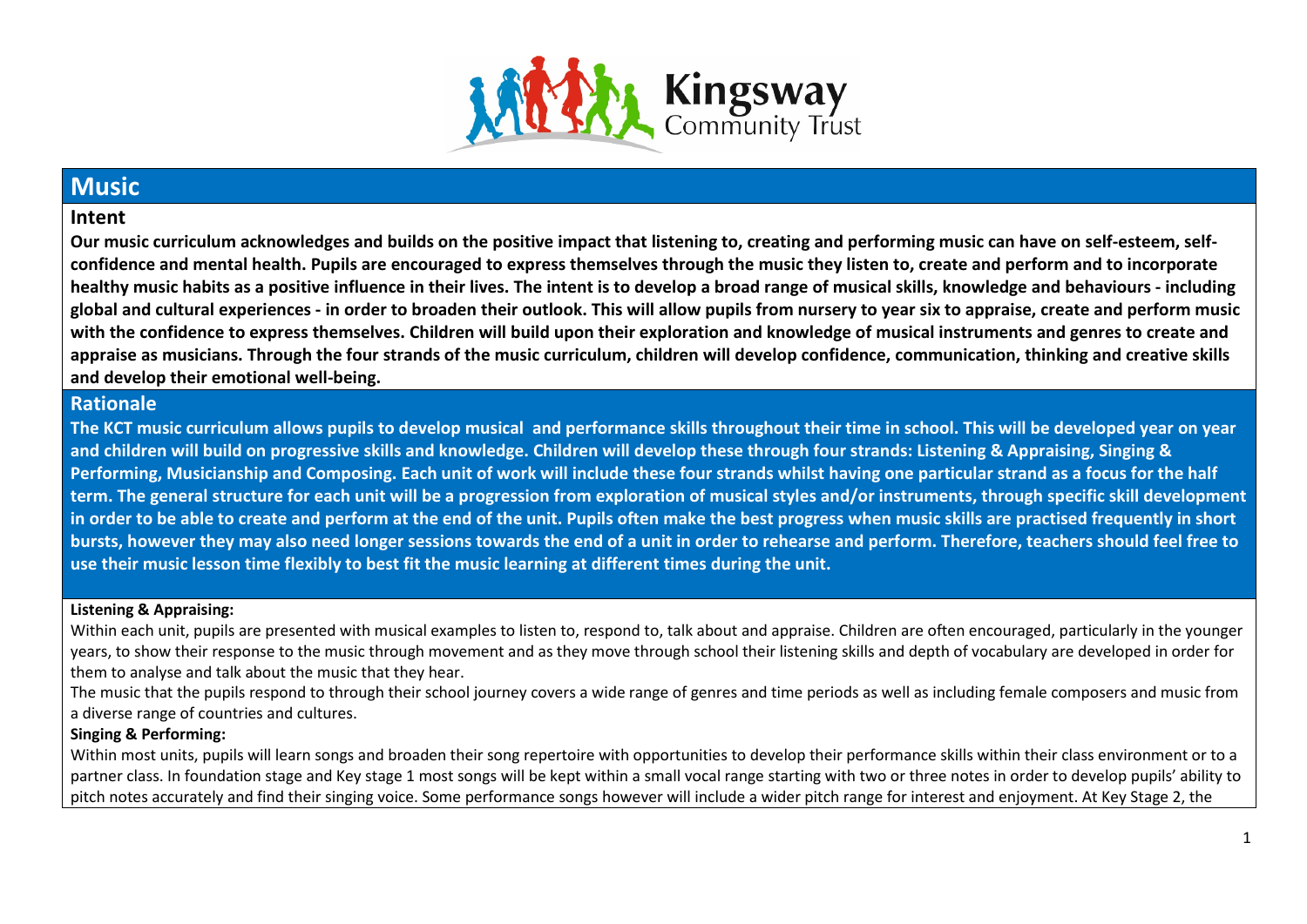pitch and range of songs will broaden, challenging pupils to use their voice as an expressive instrument. Performance skills are also built on throughout a pupil's musical journey, allowing pupils to express themselves through singing and playing and to understand how to communicate through music. **Musicianship:** 

The musicianship strand develops the musical skills that pupils need to acquire in order to create and perform music successfully. It is divided into a further five interrelated strands: pitch, pulse, rhythm, musical elements and instrumental technique. Each strand is carefully built upon and developed within each year to ensure pupils develop rounded musical skills.

 **Pitch**: Pitch is taught through **Solfa** where each note is given a name (doh, re, mi, fa, soh, la and ti). Pupils learn these notes in the order that is most easy and natural to sing and explore how the pitches relate to each other. Key stage 1 explore soh, mi and la, lower Key Stage two explore pentatonic tunes (doh, re, mi, soh, la) and Upper Key stage add fa and ti, whilst also exploring major and minor tonality. Pupils learn solfa names, hand signs and KS1 also show these pitches on their bodies in order to understand their pitch relationship to other notes before going on to read and notate them.

 **Pulse**: From the very earliest stages of the music curriculum, pupils are encouraged and supported to feel and respond to the pulse of the music. In Key Stage 1 they practise setting the pulse of the music and in lower Key stage 2 pupils explore changing the pulse of a song as well as understanding the difference between pulse and rhythm.

 **Rhythm**: In key stage one, the different rhythmic values (ie crotchets and quavers) are explored through different steps and pupils learn to say and clap basic rhythms using different step words. Crotchets are referred to as 'walk' and quavers as 'jogging'. Crotchet rests are called 'Shh' however children are quickly encouraged to 'think' the word 'shh' and touch their nose allowing them to hear the silence of the rest whilst feeling the length of the rest using a silent action. In lower key stage 2 pupils develop their rhythm vocabulary to include 'running faster' for semi-quavers and 'stride' for minims. In year 4, in preparation for more complicated rhythmic combinations in upper key stage 2, pupils transfer their 'step' rhythm vocabulary to rhythmic syllables. Crotchet - ta, quavers - te-te, rest - ma, semi-quavers tika-tika and minim - too. These onomatopoeic syllables allow pupils to easily say, play and notate the rhythms they are reading. By the end of Upper Key Stage 2, as well as using rhythm syllables to read, play and notate rhythms accurately, (including more complicated combinations such as tika-te and te-tika) pupils will also be able to name each rhythm note with the traditional name allowing them to transition easily to standard rhythmic vocabulary that may be used in key stage 3.

 **Musical elements**: In Key stage 1, pupils progress from identifying musical elements through clear opposites (high/low, fast/slow, loud/quiet) to beginning to use the correct musical terms of pitch, tempo and dynamics. Year 2 pupils will also begin to compare musical elements (ie higher/lower, louder/quieter and faster/slower). In Year 3, pupils are introduced to the elements of texture, timbre and duration. These 6 musical elements are then continued to be explored in Years 4-6 through listening and composition, understanding how they can be combined and manipulated in order to create certain effects, moods and atmospheres within music.

 **Instrumental technique**: During KS1, pupils explore a wide range of classroom instruments. They compare how different instruments create sounds and explore ways of making different sounds on the same instrument. Pupils will be exposed to and begin to learn the correct names for the instruments. In Year 1, time is spent with all pupils playing the same instrument allowing the focus of the lesson to be on controlling the instrument. Throughout KS2, the pupils continue to build on their knowledge and skills with classroom instruments whilst also having the opportunity to develop specific instrumental techniques on a range of other musical instruments including ukulele, steel pans and samba.

#### **Composing:**

In order to create music successfully, pupils need to build on a secure set of skills from the other three strands of the music curriculum. As with other creative subjects within our curriculum, successful composers need to listen to and appraise high quality musical examples and develop the necessary musical skills before being able to create their own examples. In KS1, the composition units are planned for the Summer Term allowing pupils time to develop the required musical skills in order to be successful at the composition tasks. Composition units throughout the curriculum are structured around the familiar pattern of developing the skills and techniques required before pupils create their own music and evaluate its impact.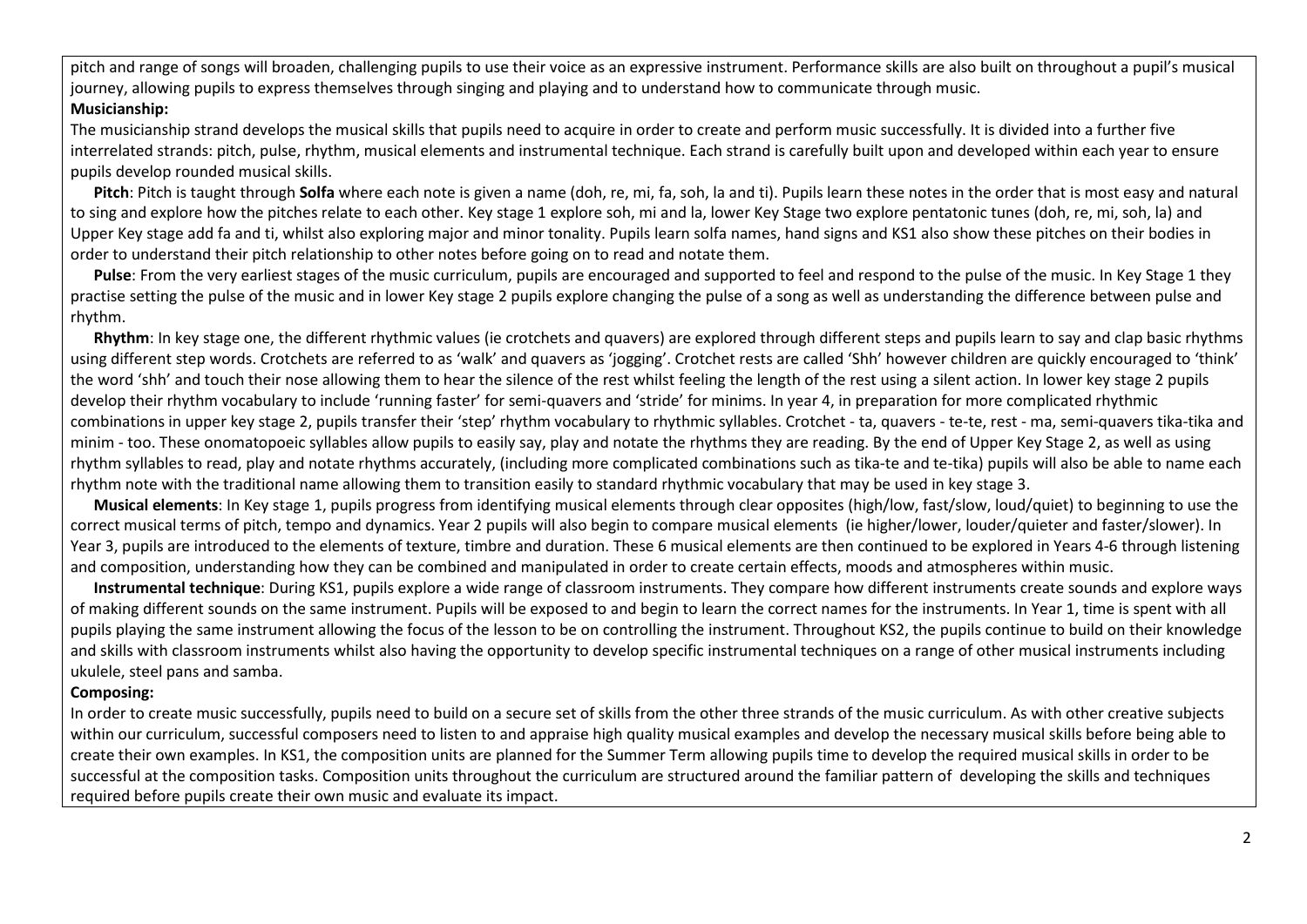

# **Music Curriculum**

|            | Page |
|------------|------|
| Year 1     | 4    |
| Year 2     | 6    |
| Year 3     | 8    |
| $ $ Year 4 | 10   |
| Year 5     | 12   |
| Year 6     | 14   |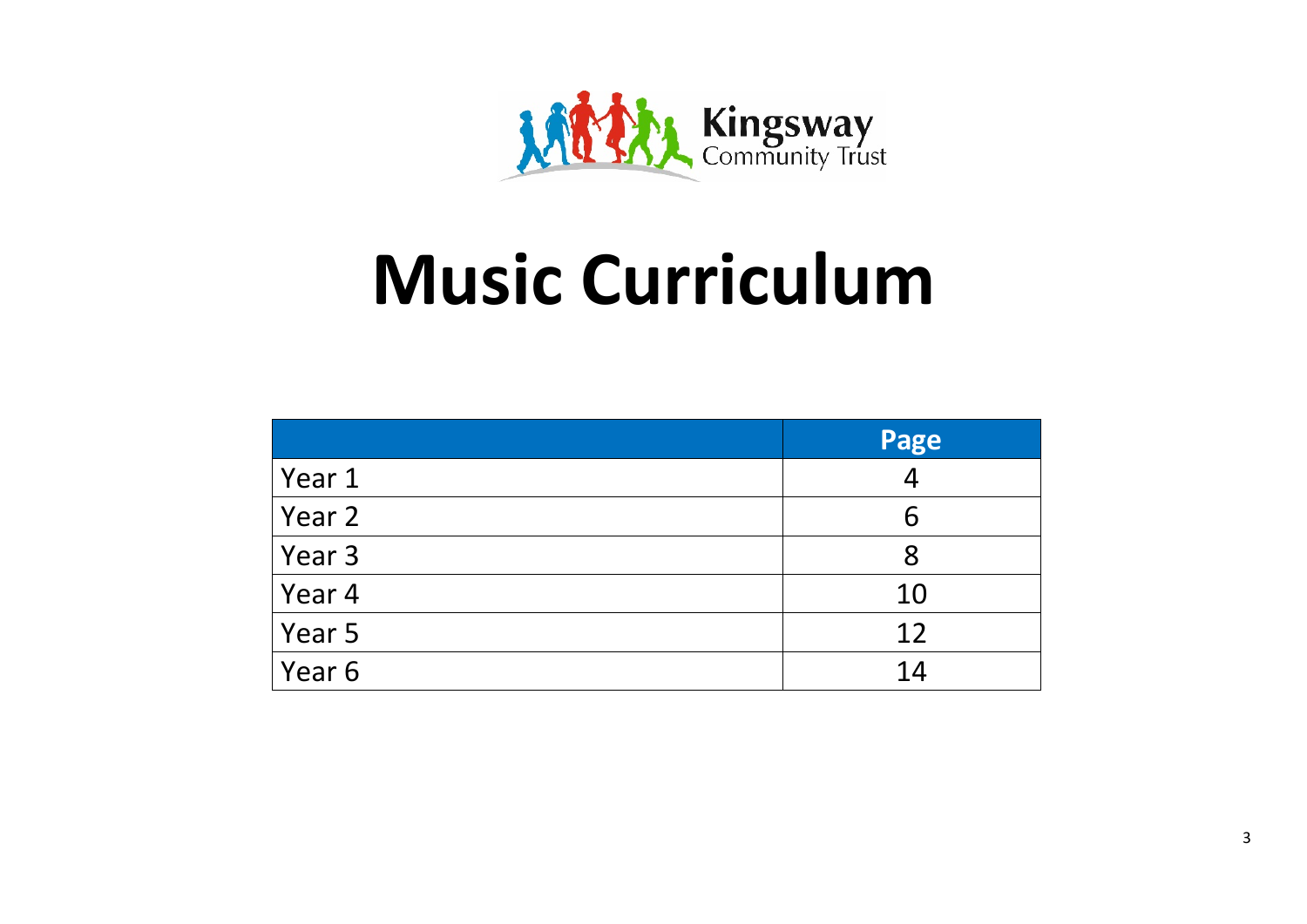|                       | Aut 1: Singing and performing (The Gruffalo)             |                                                        |                                                          |  |
|-----------------------|----------------------------------------------------------|--------------------------------------------------------|----------------------------------------------------------|--|
| Year                  | Knowledge                                                | <b>Skills taught in units</b>                          | <b>Vocabulary</b>                                        |  |
|                       | I know that music can be fast or slow and loud or        | I can begin to explore loud & quiet and fast & slow in | sing, listen, copy. loud, quiet, fast, slow, sing,       |  |
| $\blacktriangleright$ | quiet.                                                   | the songs I sing.                                      | instrument, claves, shaker, pulse.                       |  |
|                       | I know the names of some instruments and how to          | I can sing songs I know well confidently and           |                                                          |  |
|                       | play them.                                               | accurately.                                            |                                                          |  |
|                       |                                                          | I can feel the pulse and tap along with it.            |                                                          |  |
|                       | <b>Aut 2: Musicianship (Dinosaurs)</b>                   |                                                        |                                                          |  |
|                       | Knowledge                                                | Skills taught in units                                 | <b>Vocabulary</b>                                        |  |
|                       | I know the names of some instruments and how to          | I can sing soh-mi-la songs.                            | sing, listen, copy. loud, quiet, fast, slow, instrument, |  |
|                       | play them.                                               | I can feel the pulse and tap along with it.            | claves, tambour, wood block                              |  |
|                       |                                                          | I can begin to clap and move to non-standard           | pulse                                                    |  |
|                       |                                                          | rhythmic notation (walk and jogging)                   | rhythm                                                   |  |
|                       |                                                          | I can copy a short rhythm and begin to make up         | soh, mi, la                                              |  |
|                       |                                                          | simple rhythms of my own.                              | Rhythm words: walk, jogging                              |  |
|                       | Spr 1: Listening and Appraising (Medieval Music)         |                                                        |                                                          |  |
|                       | Knowledge                                                | Skills taught in units                                 | <b>Vocabulary</b>                                        |  |
|                       | I know that music can be fast or slow and loud or        | I can copy a short rhythm and begin to make up         | sing, listen, copy. loud, quiet, fast, slow, high, low,  |  |
|                       | quiet.                                                   | simple rhythms of my own.                              | instruments                                              |  |
|                       | I know the names of some instruments and how to          | I can sing songs I know well confidently and           | I like  because, I don't like  because                   |  |
|                       | play them.                                               | accurately.                                            | rhythm                                                   |  |
|                       | I know how to say if I like a piece of music and explain |                                                        | perform                                                  |  |
|                       | why.                                                     |                                                        | audience                                                 |  |
|                       | <b>Spr 2: Musicianship (The Circus)</b>                  |                                                        |                                                          |  |
|                       | Knowledge                                                | Skills taught in units                                 | <b>Vocabulary</b>                                        |  |
|                       | I know how to make basic choices to help compose a       | I can sing soh-mi-la songs.                            | pulse                                                    |  |
|                       | short phrase.                                            | I can sing soh-mi-la phrases showing pitches on my     | rhythm                                                   |  |
|                       | I know some knowledge and use of instruments             | head (la), shoulders (soh) and knees (mi).             | high                                                     |  |
|                       | I know soh and mi hand signs.                            | I can begin to clap and move to non-standard           | low                                                      |  |
|                       |                                                          | rhythmic notation (crotchets and quavers)              | soh                                                      |  |
|                       |                                                          |                                                        | mi                                                       |  |
|                       |                                                          |                                                        | la                                                       |  |
|                       |                                                          |                                                        | rhythm words: walk, jogging                              |  |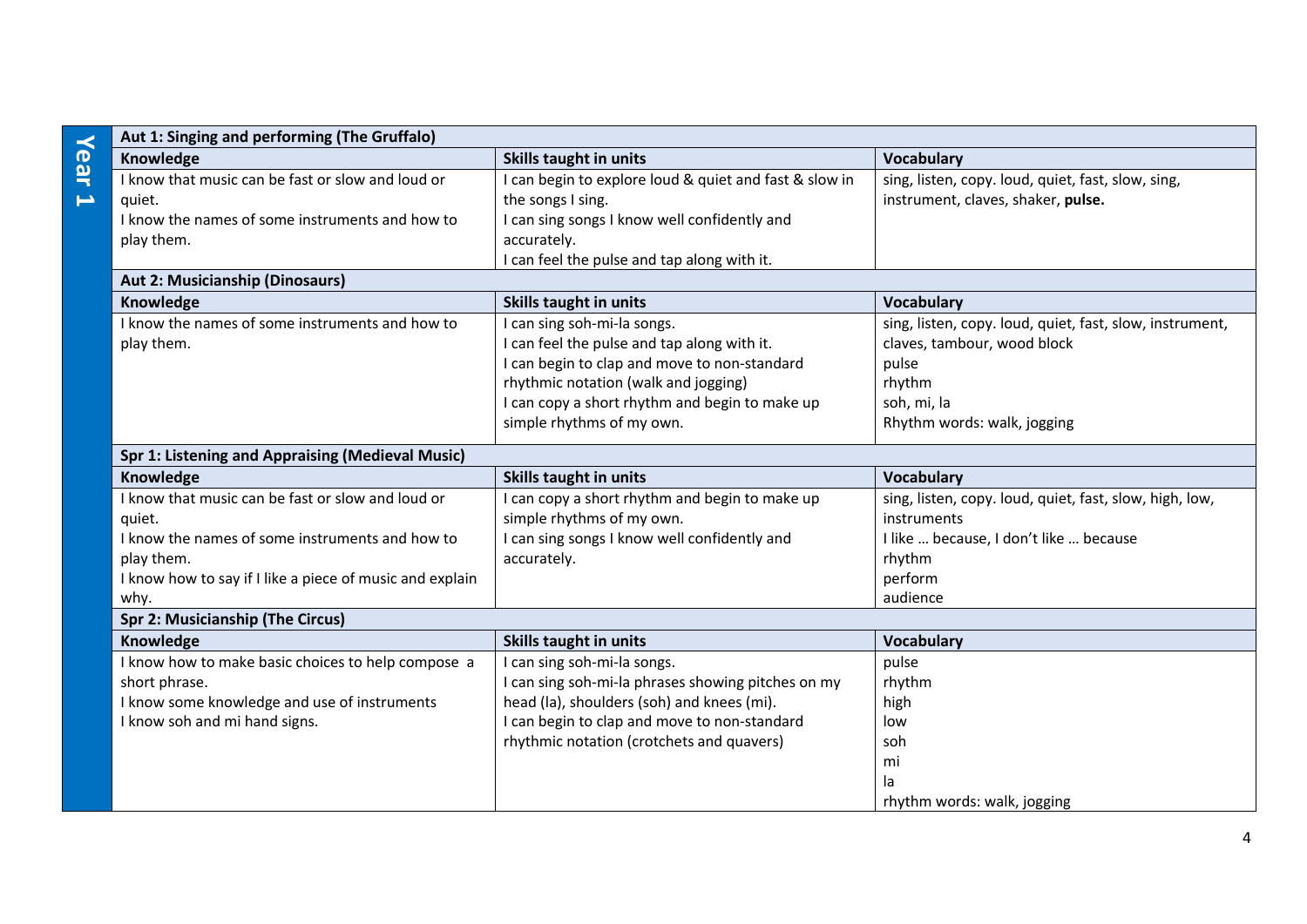| Sum 1: Composing and performing (Inventions)             |                                                    |                       |
|----------------------------------------------------------|----------------------------------------------------|-----------------------|
| Knowledge                                                | Skills taught in units                             | <b>Vocabulary</b>     |
| I know how to make basic choices to help compose a       | I can sing songs I know well confidently and       | repeat                |
| short phrase.                                            | accurately.                                        | pulse                 |
| I know the names of some instruments and how to          | I can copy a short rhythm and begin to make up     | instruments           |
| play them.                                               | simple rhythms of my own.                          | perform               |
|                                                          | I can feel the pulse and tap along with it.        | audience              |
| <b>Sum 2: Composing (Rivers)</b>                         |                                                    |                       |
| Knowledge                                                | Skills taught in units                             | <b>Vocabulary</b>     |
| I know how to make basic choices to help compose         | can sing soh-mi-la songs.                          | loud/quiet            |
| short phrases.                                           | I can sing soh-mi-la phrases showing pitches on my | fast/slow             |
| I know soh and mi hand signs.                            | head (la), shoulders (soh) and knees (mi).         | high/low              |
| I know the names of some instruments and how to          |                                                    | orchestra             |
| play them.                                               |                                                    | instruments           |
| I know how to say if I like a piece of music and explain |                                                    | I like  because       |
| why.                                                     |                                                    | I don't like  because |
|                                                          |                                                    | perform               |
|                                                          |                                                    | audience              |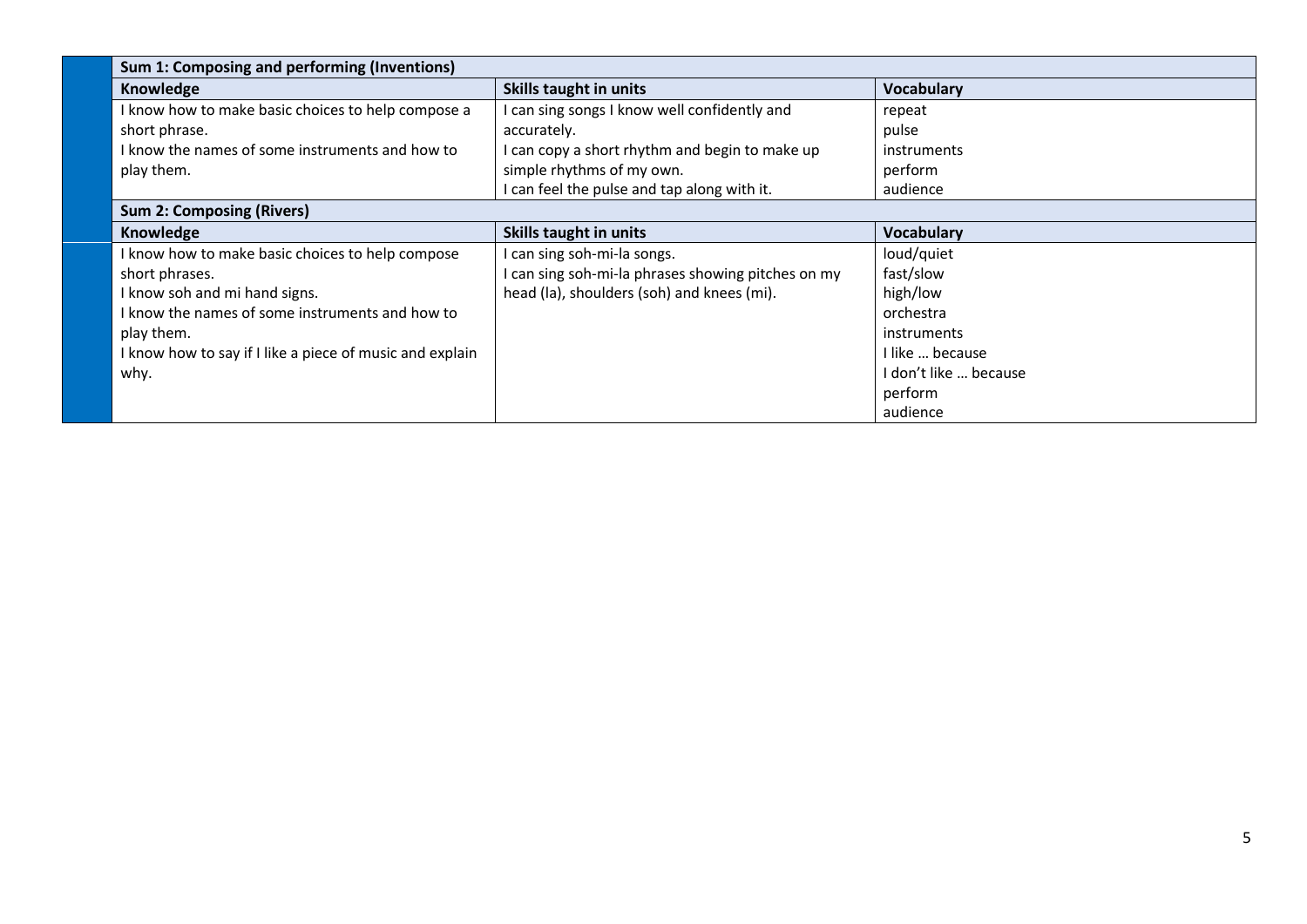# **Year 2**

| Aut 1: Singing and Performing (Traditional Playground Games) |                                                      |                                  |
|--------------------------------------------------------------|------------------------------------------------------|----------------------------------|
| Knowledge                                                    | Skills taught in units                               | <b>Vocabulary</b>                |
| I know the musical elements of pitch, dynamics and           | I can sing Soh-mi-la songs accurately.               | pulse                            |
| tempo.                                                       | I can perform known songs confidently and accurately | rhythm                           |
| I know the solfa hand signs for soh, mi and la.              | with a shared sense of pulse.                        | higher, lower,                   |
|                                                              | I can say and clap simple rhythmic notation.         | faster, slower,                  |
|                                                              | I can explore changing the pulse of a song.          | louder, quieter                  |
|                                                              |                                                      | perform                          |
|                                                              |                                                      | audience                         |
|                                                              |                                                      | rhythm words: walk, jogging, shh |

### **Aut 2: Musicianship (Glockenspiels)**

| Knowledge                                                                 | <b>Skills taught in units</b>                         | <b>Vocabulary</b>                  |  |
|---------------------------------------------------------------------------|-------------------------------------------------------|------------------------------------|--|
| I know how to identify the pitch, dynamics and tempo                      | I can begin to explore melody on a pitched            | pitch - high, higher, low, lower,  |  |
| of a piece of music.                                                      | instrument.                                           | melody                             |  |
|                                                                           | I can begin to explore improvisation.                 | soh, mi, la                        |  |
|                                                                           | I can explore soh and mi pitches using a 1-line stave | 1 line stave                       |  |
|                                                                           | with concrete resources.                              | improvise                          |  |
|                                                                           | I can sing short phrases on my own.                   | Glockenspiel                       |  |
|                                                                           | I can change the tempo or the dynamics of my          |                                    |  |
|                                                                           | instrument.                                           |                                    |  |
| Spr 1: Singing and Performing (Wish you were here!)                       |                                                       |                                    |  |
| Knowledge                                                                 | <b>Skills taught in units</b>                         | <b>Vocabulary</b>                  |  |
| I know the solfa hand signs for soh, mi and la.                           | I can perform known songs confidently and accurately  | high, low, quiet, loud,            |  |
| I know how to say if I like a piece of music and explain                  | with a shared sense of pulse.                         | pulse                              |  |
| why; referring to pitch, dynamics and tempo.                              | I can sing short phrases on my own.                   | Soh mi la                          |  |
|                                                                           | I can explore soh and mi pitches on a 1-line stave    | ostinato                           |  |
|                                                                           | using concrete resources.                             | solfa hand signs                   |  |
| Spr 1: Listening and Appraising / Musicianship (The Music of Superheroes) |                                                       |                                    |  |
| Knowledge                                                                 | Skills taught in units                                | <b>Vocabulary</b>                  |  |
| I know the musical element of pitch, dynamics and                         | I can say and clap simple rhythmic notation           | tempo, dynamics, pitch,            |  |
| tempo.                                                                    | I can explore and identify different changes in pitch | melody, steps, leaps,              |  |
| I know how to identify the pitch, dynamics and tempo                      | (steps and leaps).                                    | rhythm, walk, jogging, shh (rest), |  |
| of a piece of music.                                                      | I can change the tempo or dynamics of my instrument.  | graphic score                      |  |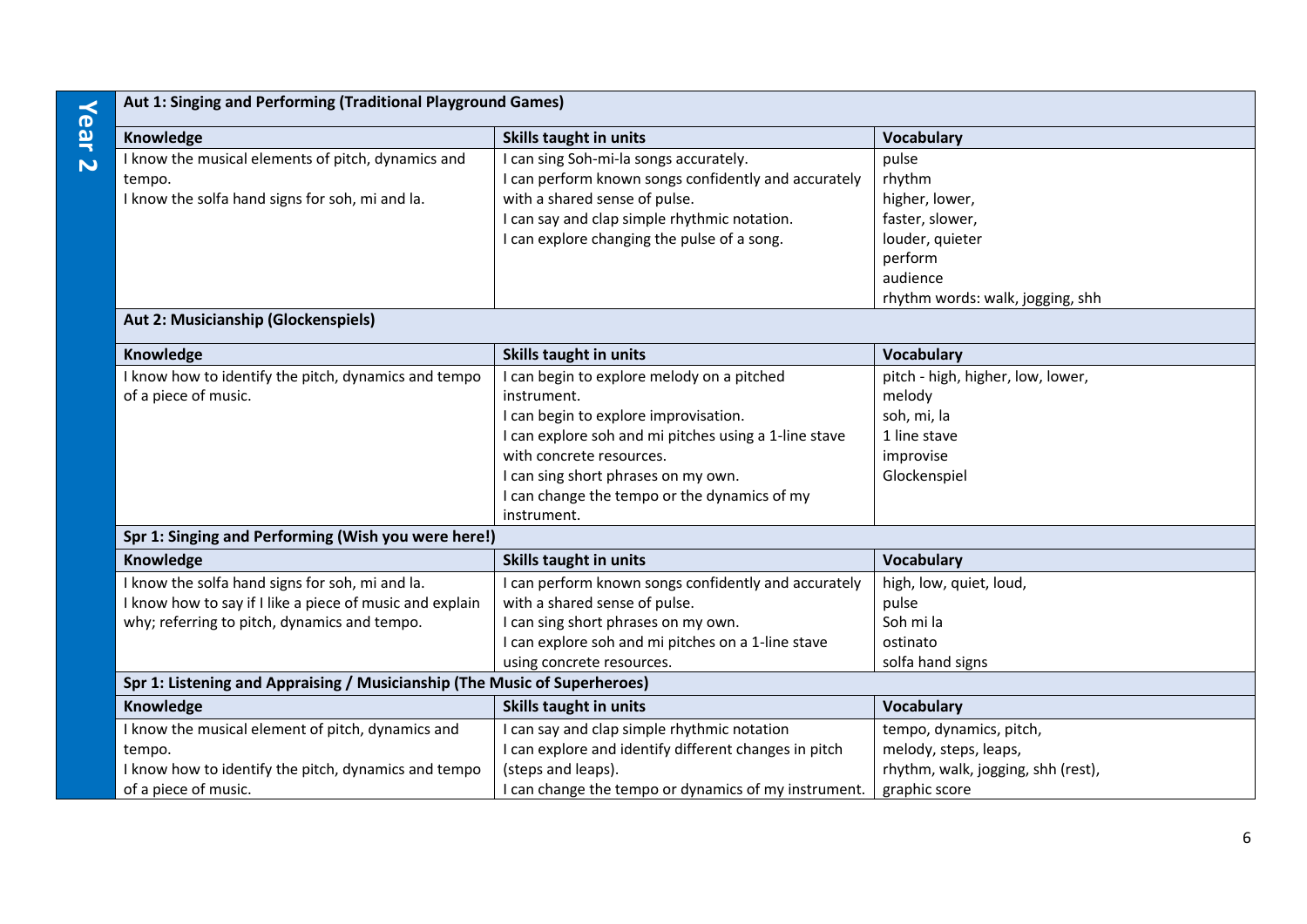|                                                          | can begin to explore melody on a pitched<br>instrument. | Appraisal vocabulary: excited, nervous/worried, calm,<br>relaxed |
|----------------------------------------------------------|---------------------------------------------------------|------------------------------------------------------------------|
|                                                          |                                                         | Orchestra                                                        |
| Sum 1: Composing (Connect It)                            |                                                         |                                                                  |
| Knowledge                                                | Skills taught in units                                  | <b>Vocabulary</b>                                                |
| I know how to make basic choices to compose a short      | can sing soh-mi-la songs accurately.                    | tempo, dynamics, pitch                                           |
| phrase.                                                  | can begin to explore improvisation.                     | faster, slower, louder, quieter, higher, lower                   |
| I know how to say if I like a piece of music and explain | can explore changing the pulse of a song.               | 1-line stave, instruments, patterns, voice,                      |
| why referring to pitch, dynamics and tempo.              | can explore soh and mi pitches on a 1-line stave        | body percussion, cannon                                          |
|                                                          | using concrete resources.                               | Compose                                                          |
|                                                          |                                                         | composer                                                         |
| Sum 2: Composing (James and the Giant Peach)             |                                                         |                                                                  |
| Knowledge                                                | <b>Skills taught in units</b>                           | <b>Vocabulary</b>                                                |
| I know how to make basic choices to compose a short      | can say and clap simple rhythmic notation.              | walk, jogging, shh (rest), pulse, rhythm, melody                 |
| phrase.                                                  | can perform known songs confidently and accurately      | tambour, tambourine, triangle, wood block, agogo,                |
|                                                          | with a shared sense of pulse.                           | guiro, cymbal, claves, maracas,                                  |
|                                                          | can explore and identify different changes in pitch     |                                                                  |
|                                                          | (steps and leaps).                                      |                                                                  |
|                                                          | can sing soh-mi-la songs accurately.                    |                                                                  |
|                                                          | can sing short phrases on my own.                       |                                                                  |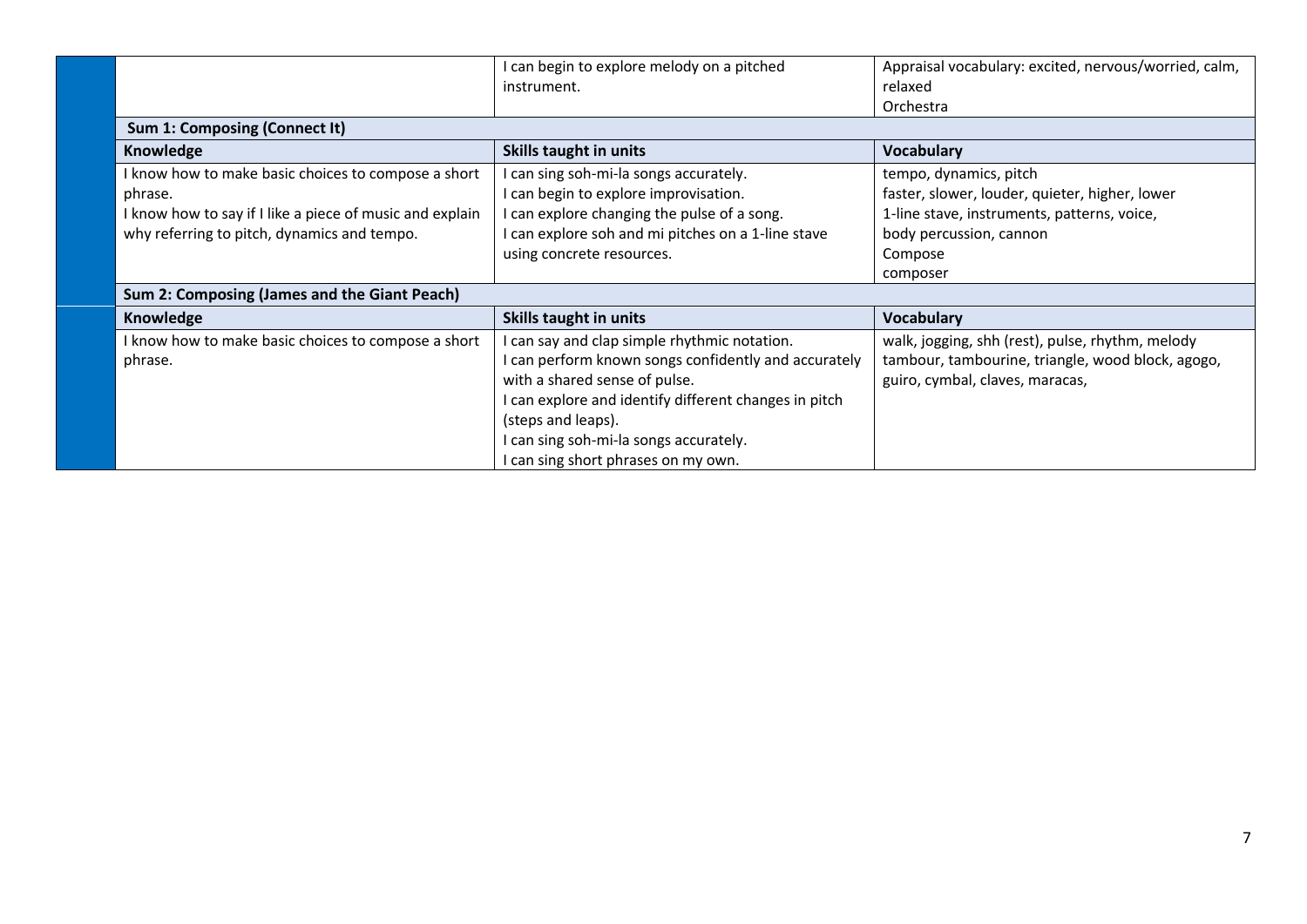| Aut 1: Musicianship (Wholeclass Ukulele: Meet My Ukulele)<br>$\prec$ |                                                                                                                                                                          |                                                                                                                                                                                                                                                                                                        |                                                                                                                                                                                                              |
|----------------------------------------------------------------------|--------------------------------------------------------------------------------------------------------------------------------------------------------------------------|--------------------------------------------------------------------------------------------------------------------------------------------------------------------------------------------------------------------------------------------------------------------------------------------------------|--------------------------------------------------------------------------------------------------------------------------------------------------------------------------------------------------------------|
| <b>Gar</b>                                                           | Knowledge                                                                                                                                                                | <b>Skills taught in units</b>                                                                                                                                                                                                                                                                          | <b>Vocabulary</b>                                                                                                                                                                                            |
| $\overline{\omega}$                                                  | I know the solfa hand signs - doh, re, mi, soh, la<br>I know that composers manipulate the musical elements<br>(dynamics, pitch, tempo, texture, timbre and duration) in | I can sing pentatonic songs (do-re-mi-soh-la).<br>I can sing do-re-mi or mi-soh-la phrases using a 2-<br>line stave and with solfa hand signs<br>I can demonstrate the difference between pulse                                                                                                        | Musical elements, dynamics, pitch, tempo, texture,<br>timbre, duration,<br>instrument, rhythm,<br>Ukulele, head, neck, body, frets, fretboard, strings                                                       |
|                                                                      | order to make a piece sound interesting.                                                                                                                                 | and rhythm.<br>I can develop my skills on a pitched musical<br>instrument (basic technique, pitch, rhythm,<br>chords etc)                                                                                                                                                                              | (GCEA), tuning pegs<br>solfa<br>solfa hand signs<br>doh,re,mi,soh, la.<br>2-line stave                                                                                                                       |
|                                                                      | Aut 2: Singing and Performing (Wholeclass Ukulele: 4 Strings we Play)                                                                                                    |                                                                                                                                                                                                                                                                                                        |                                                                                                                                                                                                              |
|                                                                      | Knowledge                                                                                                                                                                | <b>Skills taught in units</b>                                                                                                                                                                                                                                                                          | <b>Vocabulary</b>                                                                                                                                                                                            |
|                                                                      | I know that composers manipulate the musical elements<br>(pitch/dynamics/tempo/texture/ timbre/ duration) in order<br>to make a piece sound interesting.                 | I can perform a round or partner songs with a<br>shared sense of pulse.<br>I can demonstrate the difference between pulse<br>and rhythm.<br>I can say and clap simple rhythmic notations<br>I can develop my skills on a pitched musical<br>instrument (basic technique, pitch, rhythm,<br>chords etc) | Pitch, dynamics, tempo, texture, timbre, duration,<br>instrument, pulse, rhythm,<br>performance skills, silence<br>round, partner songs, repeat after me<br>Rhythm words: walk, jogging, shh, running faster |
|                                                                      | Spr 1: Musicianship (Wholeclass Ukulele: Hello Left Hand)                                                                                                                |                                                                                                                                                                                                                                                                                                        |                                                                                                                                                                                                              |
|                                                                      | Knowledge                                                                                                                                                                | <b>Skills taught in units</b>                                                                                                                                                                                                                                                                          | <b>Vocabulary</b>                                                                                                                                                                                            |
|                                                                      | I know the solfa hand signs<br>I know that composers manipulate the musical elements<br>(pitch/ tempo/texture/timbre/ duration) in order to make a                       | I can sing pentatonic songs (do-re-mi-soh-la).<br>I can sing do-re-mi or mi-soh-la phrases using a 2-<br>line stave and with solfa hand signs.<br>I can respond to music in different metres (2                                                                                                        | dynamics, pitch, tempo, texture, timbre, duration,<br>pulse, rhythm, genre, solfa hand signs doh, re, mi, soh,<br>la.                                                                                        |
|                                                                      | piece sound interesting<br>I know the clues in the music to identify different genres of<br>music (ie rock/ classical/folk etc).                                         | beats and 3 beats in a bar)<br>I can develop my skills on a pitched musical<br>instrument (basic technique, pitch, rhythm,<br>chords etc)                                                                                                                                                              | New vocabulary: metre, 2 beats, 3 beats, bar, chord.                                                                                                                                                         |
|                                                                      | Spr 2: Singing and Performing (Wholeclass Ukulele: C major chord)                                                                                                        |                                                                                                                                                                                                                                                                                                        |                                                                                                                                                                                                              |
|                                                                      | Knowledge                                                                                                                                                                | <b>Skills taught in units</b>                                                                                                                                                                                                                                                                          | <b>Vocabulary</b>                                                                                                                                                                                            |
|                                                                      | I know the musical elements and the changes in texture<br>(how many instruments), timbre (sound quality) and<br>duration (long/short).                                   | I can perform a round or partner songs with a<br>shared sense of pulse.<br>I can say and clap simple rhythmic notations                                                                                                                                                                                | dynamics, pitch, tempo, texture, timbre, duration,<br>pulse, rhythm,                                                                                                                                         |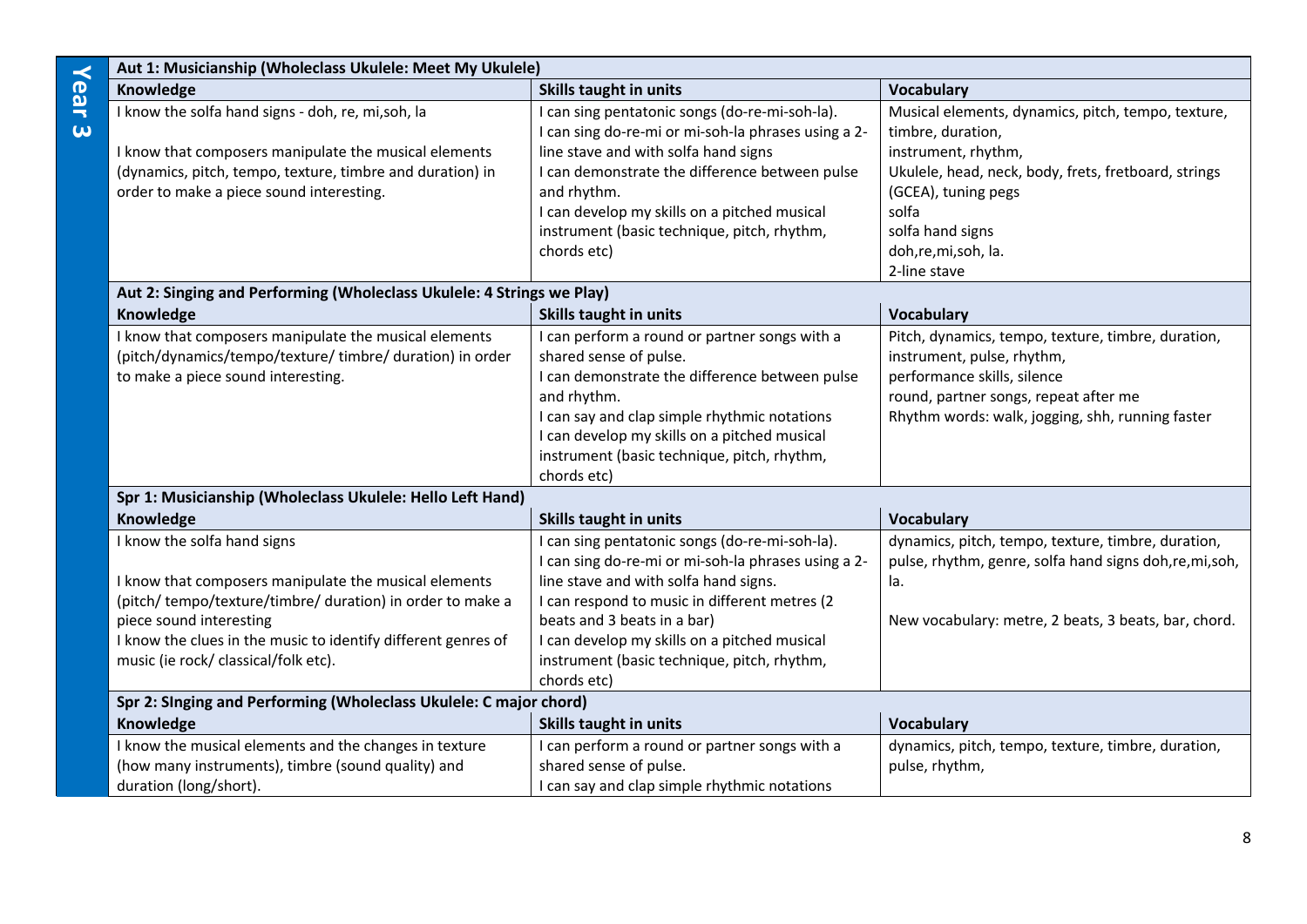|                                                                                                                                                                                                                                                                                                    | can respond to music in different metres (2<br>beats and 3 beats in a bar)<br>can develop my skills on a pitched musical<br>instrument (basic technique, pitch, rhythm,<br>chords etc)                                                                                                                                                 | genre, pop, gospel, reggae, classical, UK folk, musical,<br>West African, Jazz, indonesian, bar. chords, metre, 2<br>beats, 3 beats,<br>C major chord.                                                               |
|----------------------------------------------------------------------------------------------------------------------------------------------------------------------------------------------------------------------------------------------------------------------------------------------------|----------------------------------------------------------------------------------------------------------------------------------------------------------------------------------------------------------------------------------------------------------------------------------------------------------------------------------------|----------------------------------------------------------------------------------------------------------------------------------------------------------------------------------------------------------------------|
| Sum 1: Composing (Wholeclass Ukulele: A Minor chord)                                                                                                                                                                                                                                               |                                                                                                                                                                                                                                                                                                                                        |                                                                                                                                                                                                                      |
| Knowledge                                                                                                                                                                                                                                                                                          | Skills taught in units                                                                                                                                                                                                                                                                                                                 | <b>Vocabulary</b>                                                                                                                                                                                                    |
| I know how to compose a short phrase on a pitched<br>instrument.<br>I know the solfa hand signs<br>I know the musical elements and the changes in texture<br>(how many instruments), timbre (sound quality) and<br>duration (long/short).<br>Sum 2: Composing (Wholeclass Ukulele - F major chord) | can sing pentatonic songs (do-re-mi-soh-la).<br>can improvise a short phrase back to the teacher<br>on a pitched instrument.<br>can sing do-re-mi or mi-soh-la phrases using a 2-<br>line stave and with solfa hand signs.<br>can develop my skills on a pitched musical<br>instrument (basic technique, pitch, rhythm,<br>chords etc) | dynamics, pitch, tempo, texture, timbre, pulse,<br>rhythm,<br>genre,<br>chords,<br>metre 2 beat, 3 beat, bar,<br>solfa hand signs - doh, re, mi, soh, la.<br>A minor chord<br>compose, improvise, perform, evaluate. |
| Knowledge                                                                                                                                                                                                                                                                                          | Skills taught in units                                                                                                                                                                                                                                                                                                                 | <b>Vocabulary</b>                                                                                                                                                                                                    |
| I know how to compose a short phrase on a pitched<br>instrument.<br>I know how many notes (0,1 or 2) fall into each beat in a 4-<br>bar rhythm.                                                                                                                                                    | can perform a round or partner songs with a<br>shared sense of pulse.<br>can improvise a short phrase back to the teacher<br>on a pitched instrument.<br>can say and clap simple rhythmic notations<br>can develop my skills on a pitched musical<br>instrument (basic technique, pitch, rhythm,<br>chords etc)                        | dynamics, pitch, tempo, texture, timbre, duration,<br>pulse, rhythm, genre, chords, 2 beat, 3 beat, bar,<br>solfa hand signs doh, re, mi, soh, la, compose,<br>improvise, perform, evaluate.<br>F major chord        |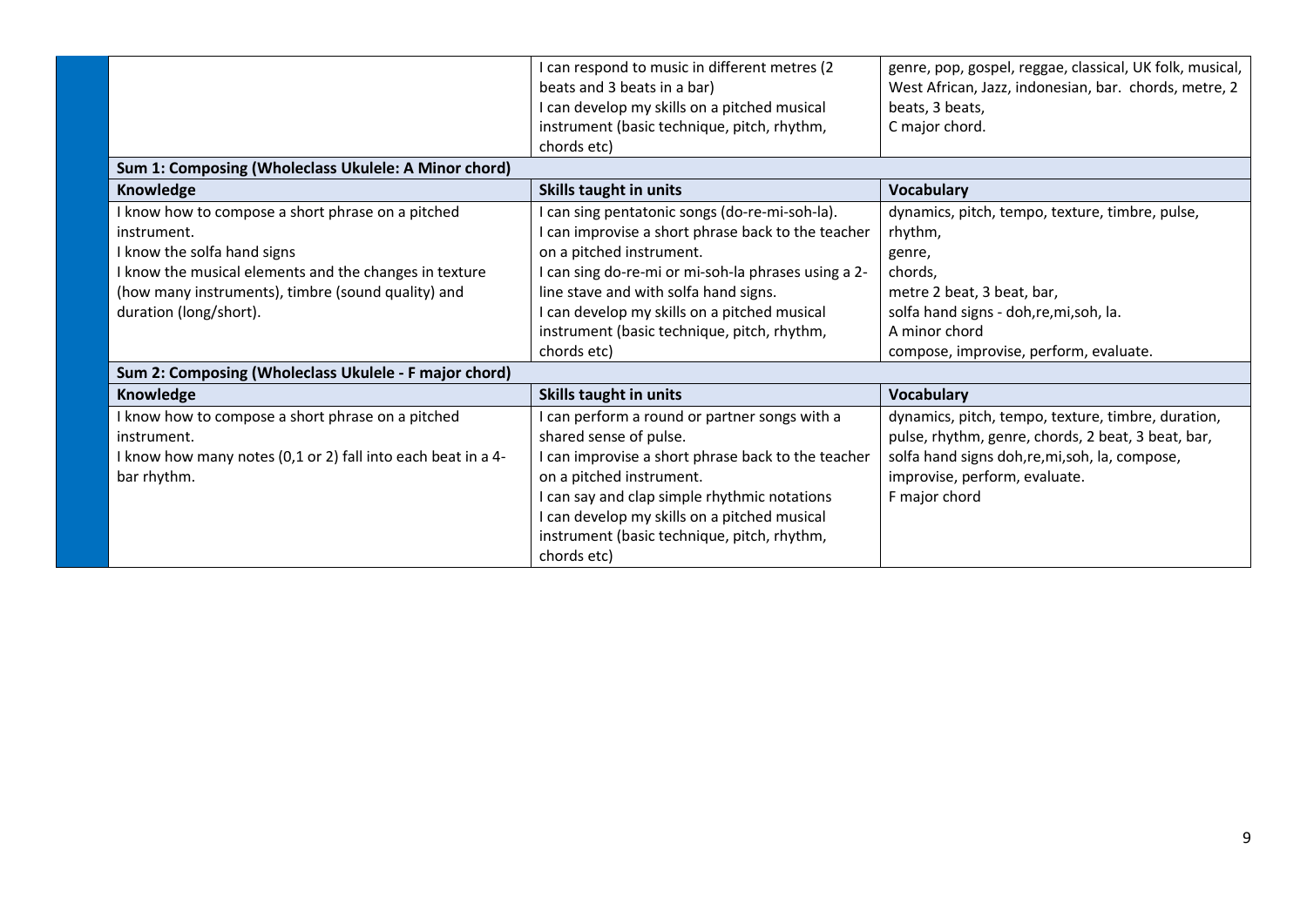| $\prec$          | Unit 1 - Singing and Performing / Listening and Appraising (Scottish & Welsh Folk music)                                                                                                                                                                                                                                                        |                                                                                                                                                                                                                                                                                                                                                            |                                                                                                                                                                                                                                                                                                                                                                                                  |
|------------------|-------------------------------------------------------------------------------------------------------------------------------------------------------------------------------------------------------------------------------------------------------------------------------------------------------------------------------------------------|------------------------------------------------------------------------------------------------------------------------------------------------------------------------------------------------------------------------------------------------------------------------------------------------------------------------------------------------------------|--------------------------------------------------------------------------------------------------------------------------------------------------------------------------------------------------------------------------------------------------------------------------------------------------------------------------------------------------------------------------------------------------|
| <b>Gar</b>       | Knowledge                                                                                                                                                                                                                                                                                                                                       | <b>Skills taught in units</b>                                                                                                                                                                                                                                                                                                                              | <b>Vocabulary</b>                                                                                                                                                                                                                                                                                                                                                                                |
| $\blacktriangle$ | I know the solfa hand signs - do, re, mi, soh and la.<br>I know how to listen to music from other cultures and<br>compare what I hear to music I know using musical<br>vocabulary.                                                                                                                                                              | I can sing pentatonic songs accurately (do-re-mi-soh-la).<br>I can read, sing and begin to notate pentatonic (do-re-mi-soh-<br>la) phrases using staff notation and hand signs.<br>I know how to identify the musical elements of pitch, tempo,<br>texture, timbre and duration used in a piece of music and talk<br>about why the composer has used them. | dynamics, pitch, tempo, texture, timbre,<br>duration, instrument, rhythm, singing, notes,<br>Solfa hand signs do, re, mi, soh, la<br>crescendo, diminuendo<br>performance skills, audience, communicate,<br>clear communication, acknowledge the audience                                                                                                                                        |
|                  | Unit 2 - Composing (Environmental Protest Song)                                                                                                                                                                                                                                                                                                 |                                                                                                                                                                                                                                                                                                                                                            |                                                                                                                                                                                                                                                                                                                                                                                                  |
|                  | Knowledge                                                                                                                                                                                                                                                                                                                                       | <b>Skills taught in units</b>                                                                                                                                                                                                                                                                                                                              | <b>Vocabulary</b>                                                                                                                                                                                                                                                                                                                                                                                |
|                  | I know the rhythmic terms walk, jogging, shh,<br>running-faster and stride.<br>I know how to identify the musical elements of pitch,<br>tempo, texture, timbre and duration used in a piece<br>of music and talk about why the composer has used<br>them.<br>I know how to recognise different layers of sound in a<br>recorded piece of music. | I can perform confidently with developing performance skills<br>(silence to begin and end the performance, clear<br>communication, standing still or moving for a purpose and<br>acknowledging the audience).<br>I can clap, play and notate a 4-beat rhythmic notation.                                                                                   | dynamics, pitch, tempo, texture, timbre,<br>duration, instrument, rhythm, singing, notes,<br>performance, solfa hand signs<br>Names of all classroom percussion instruments<br>(see separate sheet for reference)<br>New vocabulary: notate/notation<br>rhythm words: ta, te-te, tika-tika, ma<br>audience, emotive, persuasive<br>4-beat rhythm, 4-bar phrase, structure,<br>repetition, lyrics |
|                  | Unit 3 - Musicianship (The Iron Man)                                                                                                                                                                                                                                                                                                            |                                                                                                                                                                                                                                                                                                                                                            |                                                                                                                                                                                                                                                                                                                                                                                                  |
|                  | Knowledge                                                                                                                                                                                                                                                                                                                                       | <b>Skills taught in units</b>                                                                                                                                                                                                                                                                                                                              | <b>Vocabulary</b>                                                                                                                                                                                                                                                                                                                                                                                |
|                  | I know the solfa hand signs.<br>I know how to explore the relationship between<br>pulse and rhythm.<br>I know how to recognise different layers of sound in a<br>recorded piece of music.                                                                                                                                                       | I can sing pentatonic songs accurately (do-re-mi-soh-la).<br>I can read, sing and begin to notate pentatonic (do-re-mi-soh-<br>la) phrases using staff notation and hand signs.                                                                                                                                                                            | dynamics, pitch, tempo, texture, timbre,<br>duration, instrument, rhythm, singing, notes,<br>solfa hand signs<br>performance, notation (ta, te-te, tika-tika, ma).<br>notation, notate                                                                                                                                                                                                           |
|                  | Unit A - Musicianship / Performing (Samba / Steel Pans)                                                                                                                                                                                                                                                                                         |                                                                                                                                                                                                                                                                                                                                                            |                                                                                                                                                                                                                                                                                                                                                                                                  |
|                  | Knowledge                                                                                                                                                                                                                                                                                                                                       | Skills taught in units                                                                                                                                                                                                                                                                                                                                     | <b>Vocabulary</b>                                                                                                                                                                                                                                                                                                                                                                                |
|                  |                                                                                                                                                                                                                                                                                                                                                 | I can perform a 2-part song, or 2 partner songs with no more<br>than 5 singers on each part.<br>I can perform confidently with developing performance skills<br>(silence to begin and end the performance, clear<br>communication, standing still or moving for a purpose and<br>acknowledging the audience).                                              | texture<br>recorded music<br>silence<br>clear communication<br>acknowledging the audience<br>metre: 2-beats, 3-beats, 4-beats                                                                                                                                                                                                                                                                    |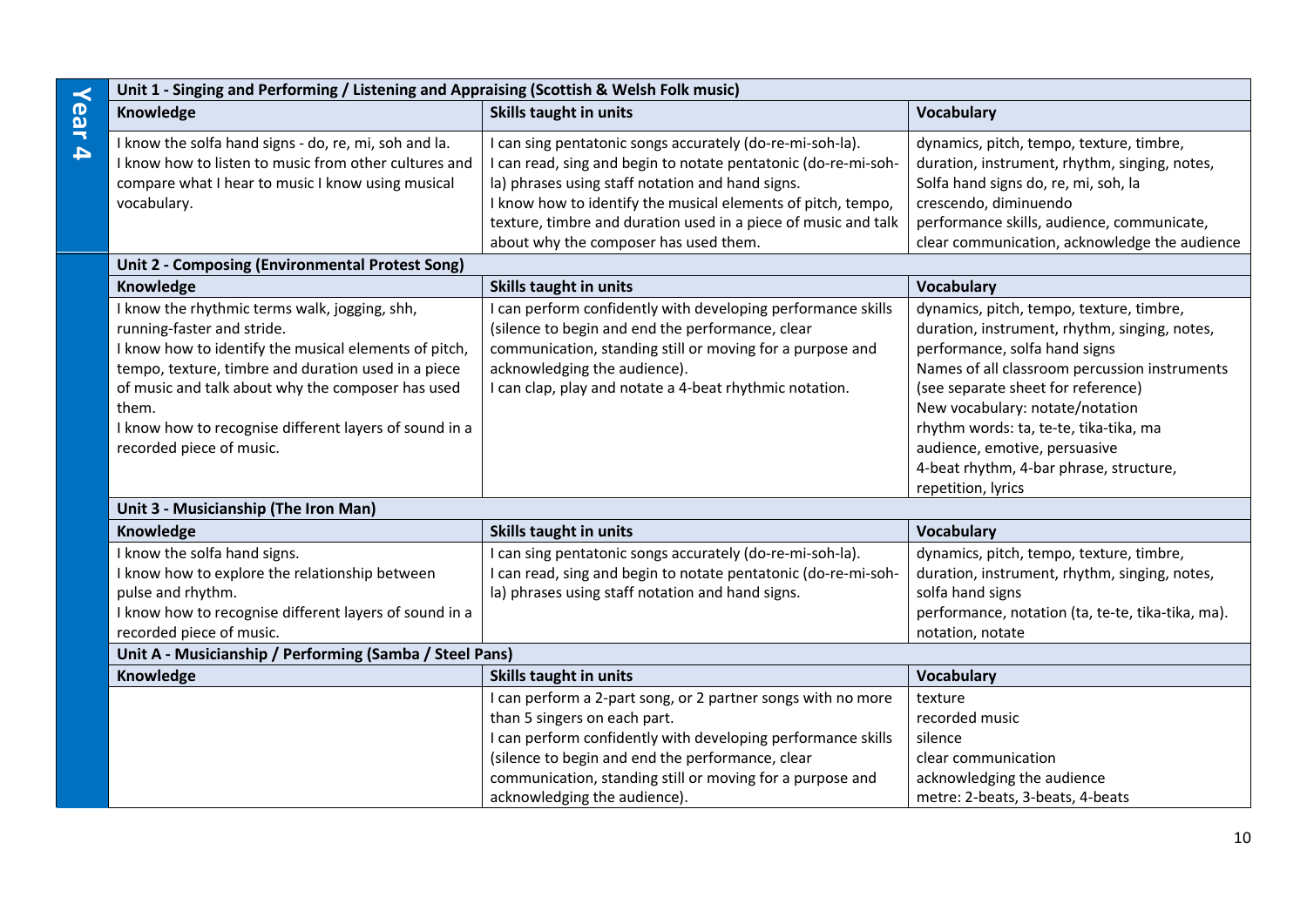|                                                         | I can clap, play and notate a 4-beat rhythmic notation (ta, te-<br>te, ma, tika-tika, too).<br>I can identify music in different metres (2 beats, 3 beats or 4<br>beats in a bar). | ta, te-te, tika-tika, too     |
|---------------------------------------------------------|------------------------------------------------------------------------------------------------------------------------------------------------------------------------------------|-------------------------------|
| Unit B - Musicianship / Performing (Samba / Steel Pans) |                                                                                                                                                                                    |                               |
| <b>Knowledge</b>                                        | <b>Skills taught in units</b>                                                                                                                                                      | <b>Vocabulary</b>             |
| I know how to compose a 4 bar phrase using the          | I can sing pentatonic songs accurately (do-re-mi-soh-la).                                                                                                                          | pentatonic do,re,mi,soh,la    |
| pentatonic notes (do-re-mi-soh-la) on a pitched         | I can improvise a short pentatonic phrase/answer on a                                                                                                                              | improvise                     |
| instrument.                                             | pitched instrument.                                                                                                                                                                | pentatonic phrase             |
| I know how to begin to use the musical elements to      | I can read, sing and begin to notate pentatonic (do-re-mi-soh-                                                                                                                     | pitched instrument            |
| change my compostition for interest.                    | la) phrases using staff notation and hand signs.                                                                                                                                   | standard notation             |
| I know the solfa hand signs do, re, mi, soh, la         | I can play 4-beat phrases on a pitched instrument from                                                                                                                             | solfa hand signs              |
|                                                         | standard notation (ta/te-te/ma rhythms with do-re-mi                                                                                                                               | phrase                        |
|                                                         | pitches or tab chords).                                                                                                                                                            |                               |
| Unit C - Musicianship / Performing (Samba / Steel Pans) |                                                                                                                                                                                    |                               |
| <b>Knowledge</b>                                        | <b>Skills taught in units</b>                                                                                                                                                      | <b>Vocabulary</b>             |
| I know how to listen to music from other cultures and   | I can perform a 2-part song, or 2 partner songs with no more                                                                                                                       | 2-part song                   |
| compare what I hear to music I know using musical       | than 5 singers on each part.                                                                                                                                                       | partner songs                 |
| vocabulary.                                             | I can perform confidently with developing performance skills                                                                                                                       | silence                       |
|                                                         | (silence to begin and end the performance, clear                                                                                                                                   | clear communication           |
|                                                         | communication, standing still or moving for a purpose and                                                                                                                          | acknowledging the audience    |
|                                                         | acknowledging the audience).                                                                                                                                                       | ta, te-te, ma, tika-tika, too |
|                                                         | I can clap, play and notate a 4-beat rhythmic notation (ta, te-                                                                                                                    |                               |
|                                                         | te, ma, tika-tika and too).                                                                                                                                                        |                               |
|                                                         | I can play 4-beat phrases on a pitched instrument from                                                                                                                             |                               |
|                                                         | standard notation (ta/te-te/ma rhythms with do-re-mi                                                                                                                               |                               |
|                                                         | pitches or tab chords).                                                                                                                                                            |                               |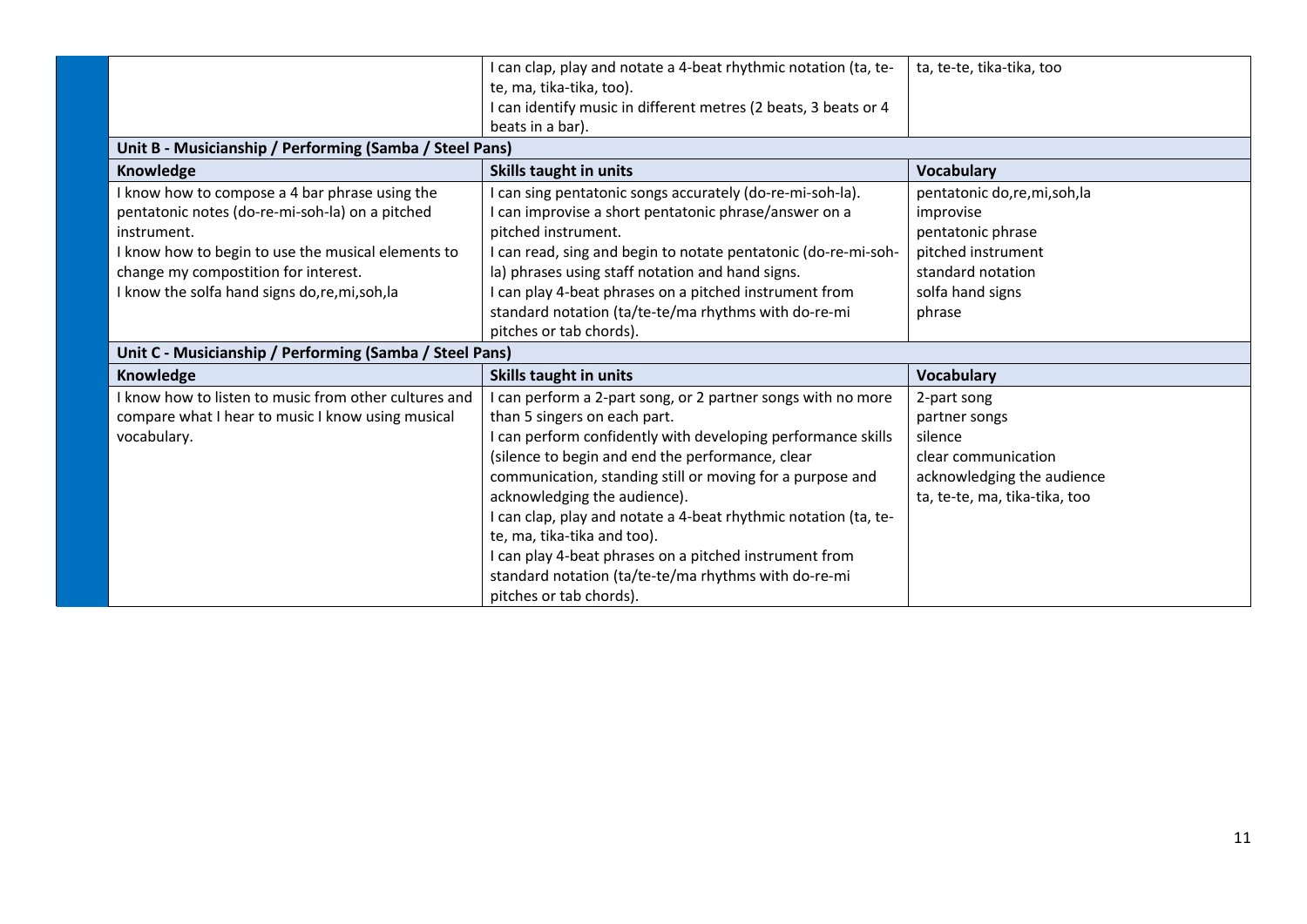|           | Aut 1 - Listening and Appraising / Singing and Performing (The Slave Trade - Spirituals, Gospel, Jazz and Civil Rights Freedom songs) |                                                         |                                                    |
|-----------|---------------------------------------------------------------------------------------------------------------------------------------|---------------------------------------------------------|----------------------------------------------------|
| Year      | Knowledge                                                                                                                             | <b>Skills taught in units</b>                           | <b>Vocabulary</b>                                  |
|           | I know how to identify repeated and contrasting sections                                                                              | I can read, sing and notate pentatonic phrases (do-re-  | Solfa notes: do, re, mi, soh, la - pentatonic      |
| <b>UT</b> | in recorded music.                                                                                                                    | mi-soh-la) accurately.                                  | partner songs                                      |
|           |                                                                                                                                       | I can perform songs in two or three parts with no more  | musical structure: repeated, contrasting, call and |
|           |                                                                                                                                       | than 4 singers on each part.                            | response                                           |
|           |                                                                                                                                       | I can clap, play and notate 8-beat rhythms using a      | Spirituals                                         |
|           |                                                                                                                                       | range of different note values (crotchet, quaver, rest, | Gospel                                             |
|           |                                                                                                                                       | semi-quaver, minim)                                     | blues                                              |
|           |                                                                                                                                       | I can demonstrate secure performance skills.            | Jazz: the head, rhythm section, soloist, solo,     |
|           |                                                                                                                                       |                                                         | improvisation                                      |
|           |                                                                                                                                       |                                                         | civil rights freedom songs                         |
|           | Aut 2 - Listening and Appraising / Composing (Music from World War II - Grazyna Bacewicz 'Overture')                                  |                                                         |                                                    |
|           | Knowledge                                                                                                                             | <b>Skills taught in units</b>                           | <b>Vocabulary</b>                                  |
|           | I know the musical elements used in a piece of music and                                                                              | I can sing songs using notes in the major scale (do-re- | Rhythm syllables: ta, te-te, tika-tika, too, ma.   |
|           | how they set the mood or create a specific effect.                                                                                    | mi-fa-soh-la-ti-do).                                    | Musical Elements: pitch, dynamics, tempo,          |
|           | I know how to identify common instruments from their                                                                                  | I can clap, play and notate 8-beat rhythms using a      | timbre, texture, duration.                         |
|           | timbre and pick out instruments playing solos within an                                                                               | range of different note values.                         | Pitch: do-re-mi-fa-soh-la-ti-do                    |
|           | ensemble.                                                                                                                             | I can combine reading rhythmic notation with melodic    | Notation                                           |
|           |                                                                                                                                       | notation.                                               | notate                                             |
|           |                                                                                                                                       | I can play 8-beat phrases on a pitched instrument from  | Ensemble                                           |
|           |                                                                                                                                       | standard notation.                                      | Solo                                               |
|           |                                                                                                                                       | I can develop secure performance skills.                | Coda - ending                                      |
|           |                                                                                                                                       |                                                         | graphic score                                      |
|           |                                                                                                                                       |                                                         | strings - violin, cello                            |
|           |                                                                                                                                       |                                                         | woodwind - flute, clarinet                         |
|           |                                                                                                                                       |                                                         | brass - trumpet, trombone                          |
|           |                                                                                                                                       |                                                         | Percussion - timpani                               |
|           | Spr 1 - Singing and Performing (Hip Hop Shakespeare)                                                                                  |                                                         |                                                    |
|           | Knowledge                                                                                                                             | Skills taught in units                                  | <b>Vocabulary</b>                                  |
|           | I know how to manipulate the musical elements to make                                                                                 | I can develop secure performance skills.                | notate / notation                                  |
|           | my composition fit a certain purpose.                                                                                                 | I can read, sing and notate pentatonic phrases.         | performance skills                                 |
|           | I know how to identify repeated and contrasting sections                                                                              | I can combine reading rhythmic notation with melodic    | Solfa notes: do, re, mi, soh, la - pentatonic      |
|           | in recorded music.                                                                                                                    | notation.                                               | musical structure: repeated, contrasting           |
|           |                                                                                                                                       |                                                         | Musical elements: pitch, dynamics, tempo,          |
|           |                                                                                                                                       |                                                         | timbre, texture, duration.                         |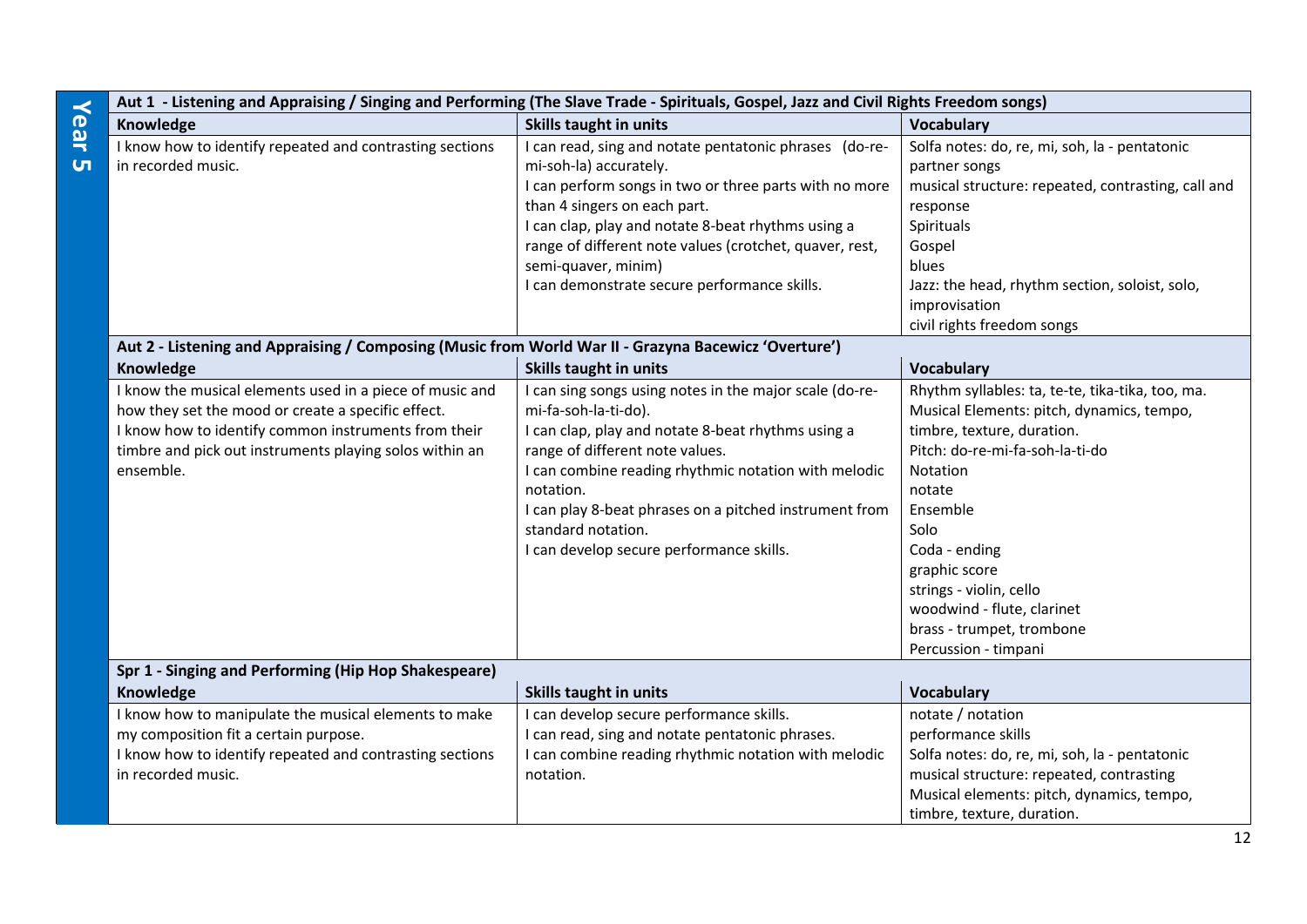|                                                                                                       |                                                         | Pitch: do-re-mi-soh-la                           |  |  |
|-------------------------------------------------------------------------------------------------------|---------------------------------------------------------|--------------------------------------------------|--|--|
| Spr 2 - Musicianship (Ukulele revisited)                                                              |                                                         |                                                  |  |  |
| Knowledge                                                                                             | <b>Skills taught in units</b>                           | Vocabulary                                       |  |  |
| I know how to differentiate between major and minor                                                   | I can perform songs in 2 or 3 parts with no more than 4 | round                                            |  |  |
| melodies and can talk about how they affect the mood of                                               | singers on each part.                                   | Major chord / minor chord                        |  |  |
| the music.                                                                                            | I can sing songs using notes in the major scale.        | notation/notate                                  |  |  |
|                                                                                                       | I can clap, play and notate 8-beat rhythms using a      | 6/8 time and 'swing' movement                    |  |  |
|                                                                                                       | range of different note values.                         | <b>TAB</b>                                       |  |  |
|                                                                                                       | I can begin to explore music written in 6/8 time and    | chord                                            |  |  |
|                                                                                                       | feel the 'swing' movement in the music.                 | chord progression                                |  |  |
|                                                                                                       | I can play 8-beat phrases on a pitched instrument from  | Performance skills                               |  |  |
|                                                                                                       | standard notation (including TAB).                      |                                                  |  |  |
| Sum 1 - Composing: Stravinsky's The Firebird (Volcanoes)                                              |                                                         |                                                  |  |  |
| Knowledge                                                                                             | <b>Skills taught in units</b>                           | <b>Vocabulary</b>                                |  |  |
| I know how to compose an 8-bar melody by combining                                                    | I can demonstrate secure performance skills.            | performance skills                               |  |  |
| two 4-bar pentatonic phrases using AB structures.                                                     | I can improvise a 2-bar phrase by building on a given   | Solfa notes: do, re, mi, soh, la - pentatonic    |  |  |
| I know how to manipulate the musical elements to make                                                 | rhythmic idea.                                          | Musical elements: pitch, dynamics, tempo,        |  |  |
| my composition fit a certain purpose.                                                                 | I can combine reading rhythmic notation with melodic    | timbre, texture, duration.                       |  |  |
| I know the musical elements used in a piece of music and                                              | notation.                                               | Rhythm syllables: ta, te-te, tika-tika, too, ma. |  |  |
| how they set the mood or create a specific effect.                                                    |                                                         | accellerando                                     |  |  |
|                                                                                                       |                                                         | rallentando                                      |  |  |
|                                                                                                       |                                                         | Improvise                                        |  |  |
|                                                                                                       |                                                         | compose                                          |  |  |
|                                                                                                       |                                                         | AB musical structures                            |  |  |
| Sum 2 - Listening and Appraising / Composing (BBC - Ten Pieces) Concerto for Turntables and Orchestra |                                                         |                                                  |  |  |
| Knowledge                                                                                             | Skills taught in units                                  | <b>Vocabulary</b>                                |  |  |
| I know how to compose an 8-bar melody by combining                                                    | I can improvise a 2-bar phrase by building on a given   | improvise                                        |  |  |
| two 4-bar pentatonic phrases using AB structures.                                                     | rhythmic idea.                                          | Compose                                          |  |  |
| I know how to identify common instruments from their                                                  | I can begin to explore music written in 6/8 time and    | AB structures                                    |  |  |
| timbre and pick out instruments playing solos within an                                               | feel the 'swing' movement in the music.                 | 6/8 time                                         |  |  |
| ensemble.                                                                                             |                                                         | timbre                                           |  |  |
| I know how to differentiate between major and minor                                                   |                                                         | solo                                             |  |  |
| melodies and can talk about how they effect the mood of                                               |                                                         | ensemble                                         |  |  |
| the music.                                                                                            |                                                         | major / minor                                    |  |  |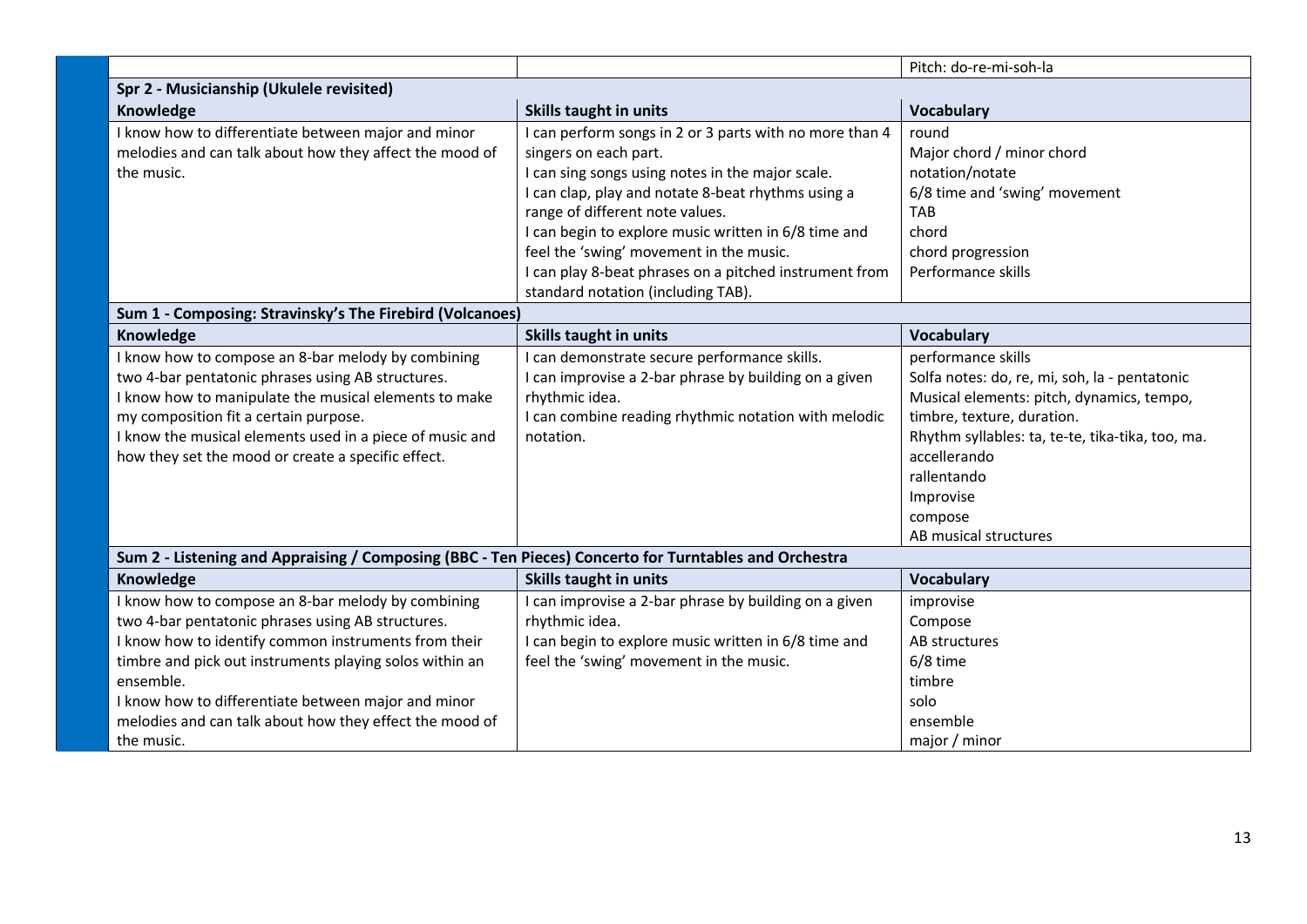| $\prec$    | <b>Aut 1 - Composing (Revolution)</b>                                             |                                                    |                                                                |  |  |
|------------|-----------------------------------------------------------------------------------|----------------------------------------------------|----------------------------------------------------------------|--|--|
| <b>Gar</b> | Knowledge                                                                         | Skills taught in units                             | <b>Vocabulary</b>                                              |  |  |
|            | I know that an effective performance can                                          | can demonstrate confident performance skills       | Compose / composition                                          |  |  |
| 6          | communicate ideas from the performer to the                                       | within a small group.                              | melody                                                         |  |  |
|            | audience.                                                                         | I can explore, move to, clap and play dotted       | lyrics                                                         |  |  |
|            | I know how to compose a melody that fits with a                                   | rhythms.                                           | Musical elements: pitch, dynamics, tempo, timbre, texture,     |  |  |
|            | given text using structure and repetition to extend                               | I can clap, play and notate 8-beat rhythms using a | duration                                                       |  |  |
|            | the composition.                                                                  | range of different note values.                    | Musical structures: binary, tertiary, rondo                    |  |  |
|            | I know how to manipulate and combine musical                                      |                                                    | Note values: ta / crotchet, te-te/ quavers, tika-tika / semi-  |  |  |
|            | elements to communicate a mood or effect in my                                    |                                                    | quavers, ma / crotchet rest, too / minim, tikka-te /2 semi-    |  |  |
|            | composition.                                                                      |                                                    | quavers+quaver, te-tikka / quaver+ 2 semi-quavers.             |  |  |
|            | I know how to identify different musical structures                               |                                                    |                                                                |  |  |
|            | (Call and response, AB, ABA, ABACAD )                                             |                                                    |                                                                |  |  |
|            | Aut 2- Listening and Appraising / Singing and Performing (Manchester Music Scene) |                                                    |                                                                |  |  |
|            | Knowledge                                                                         | <b>Skills taught in units</b>                      | <b>Vocabulary</b>                                              |  |  |
|            | I know that music from two different time periods                                 | I can sing a major scale and identify the tone     | Time periods                                                   |  |  |
|            | or genres differ and know how to compare them.                                    | (whole step) and semi-tone (half-step) pattern.    | genres                                                         |  |  |
|            |                                                                                   | I can clap, play and notate 8-beat rhythms using a | Musical structures: call and response, binary, tertiary, rondo |  |  |
|            | I know how to identify different musical structures                               | range of different note values.                    | major scale: Tone/whole step, semi-tone/half step.             |  |  |
|            | (Call and response, AB, ABA, ABACAD )                                             | I can explore and begin to distinguish between     | Note values: ta / crotchet, te-te quavers, tika-tika / seim-   |  |  |
|            |                                                                                   | melodies in 2/4 (simple) time and 6/8 (compound)   | quavers, ma / crotchet rest, too / minim, tikka-te / semi-     |  |  |
|            |                                                                                   | time.                                              | quaver-quaver, te-tikka / quaver-semi-quaver.                  |  |  |
|            |                                                                                   |                                                    | Metres: 2/4 simple time, 6/8 compound time                     |  |  |
|            | Spr 1 - Composing and Music Technology (Creating Soundtracks)                     |                                                    |                                                                |  |  |
|            | Knowledge                                                                         | Skills taught in units                             | <b>Vocabulary</b>                                              |  |  |
|            | I know how to compose a melody using structure                                    | can improvise a 4-bar phrase by building on a      | Musical structures: call and response, binary, tertiary, rondo |  |  |
|            | and repetition to extend the composition.                                         | given rhythmic or melodic idea.                    | Musical elements: pitch, dynamics, tempo, timbre, texture,     |  |  |
|            | I know how to manipulate and combine musical                                      | I can combine reading rhythmic notation with       | duration                                                       |  |  |
|            | elements to communicate a mood or effect in my                                    | melodic notation.                                  | Improvise / improvisation                                      |  |  |
|            | composition.                                                                      | I can explore, move to, clap and play dotted       | rhythm/rhythmic                                                |  |  |
|            |                                                                                   | rhythms.                                           | melody/melodic                                                 |  |  |
|            |                                                                                   |                                                    | notate/ notation                                               |  |  |
|            |                                                                                   |                                                    | dotted rhythms (tim-ka or a 'skipping' rhythm)                 |  |  |
|            | Spr 2 - Listening & Appraising / Composing (BBC Ten Pieces)                       |                                                    |                                                                |  |  |